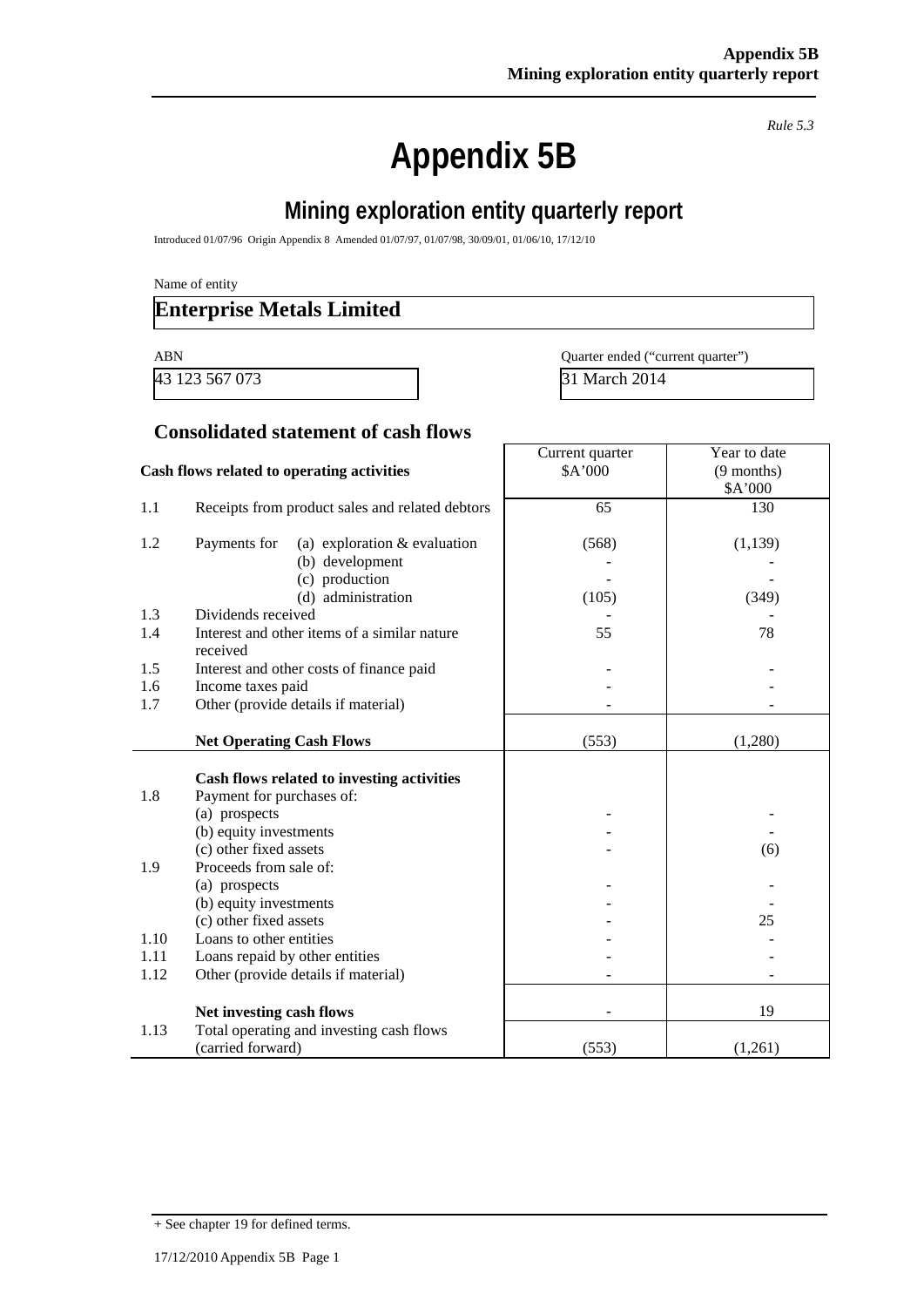#### **Appendix 5B Mining exploration entity quarterly report**

| 1.13 | Total operating and investing cash flows<br>(brought forward) | (553) | (1,261) |
|------|---------------------------------------------------------------|-------|---------|
|      |                                                               |       |         |
|      | Cash flows related to financing activities                    |       |         |
| 1.14 | Proceeds from issues of shares, options, etc.                 | 30    | 1,076   |
| 1.15 | Proceeds from sale of forfeited shares                        |       |         |
| 1.16 | Proceeds from borrowings                                      |       |         |
| 1.17 | Repayment of borrowings                                       |       |         |
| 1.18 | Dividends paid                                                |       |         |
| 1.19 | Other (Expenses of raising)                                   |       | (68)    |
|      | Net financing cash flows                                      | 30    | 1,008   |
|      | Net increase (decrease) in cash held                          | (523) | (253)   |
|      |                                                               |       |         |
| 1.20 | Cash at beginning of quarter/year to date                     | 1,855 | 1,585   |
| 1.21 | Exchange rate adjustments to item 1.20                        |       |         |
| 1.22 | Cash at end of quarter                                        | 1.332 | 1,332   |

### **Payments to directors of the entity and associates of the directors Payments to related entities of the entity and associates of the related entities**

|      |                                                                  | Current quarter<br>\$A'000 |
|------|------------------------------------------------------------------|----------------------------|
| 1.23 | Aggregate amount of payments to the parties included in item 1.2 | 84                         |
| 1.24 | Aggregate amount of loans to the parties included in item 1.10   | $\overline{\phantom{a}}$   |

1.25 Explanation necessary for an understanding of the transactions \$62k paid to Directors for Director and Managing Director Fees. \$22k paid to XServ Pty Ltd, a geological consulting company related to Mr Dermot Ryan, a Director of Enterprise Metals Limited.

### **Non-cash financing and investing activities**

- 2.1 Details of financing and investing transactions which have had a material effect on consolidated assets and liabilities but did not involve cash flows
- 2.2 Details of outlays made by other entities to establish or increase their share in projects in which the reporting entity has an interest

#### **Financing facilities available**

*Add notes as necessary for an understanding of the position.*

|     |                             | Amount available | Amount used |
|-----|-----------------------------|------------------|-------------|
|     |                             | \$A'000          | \$A'000     |
| 3.1 | Loan facilities             | Nil              | Nil         |
| 3.2 | Credit standby arrangements | Nil              | Nil         |

<sup>+</sup> See chapter 19 for defined terms.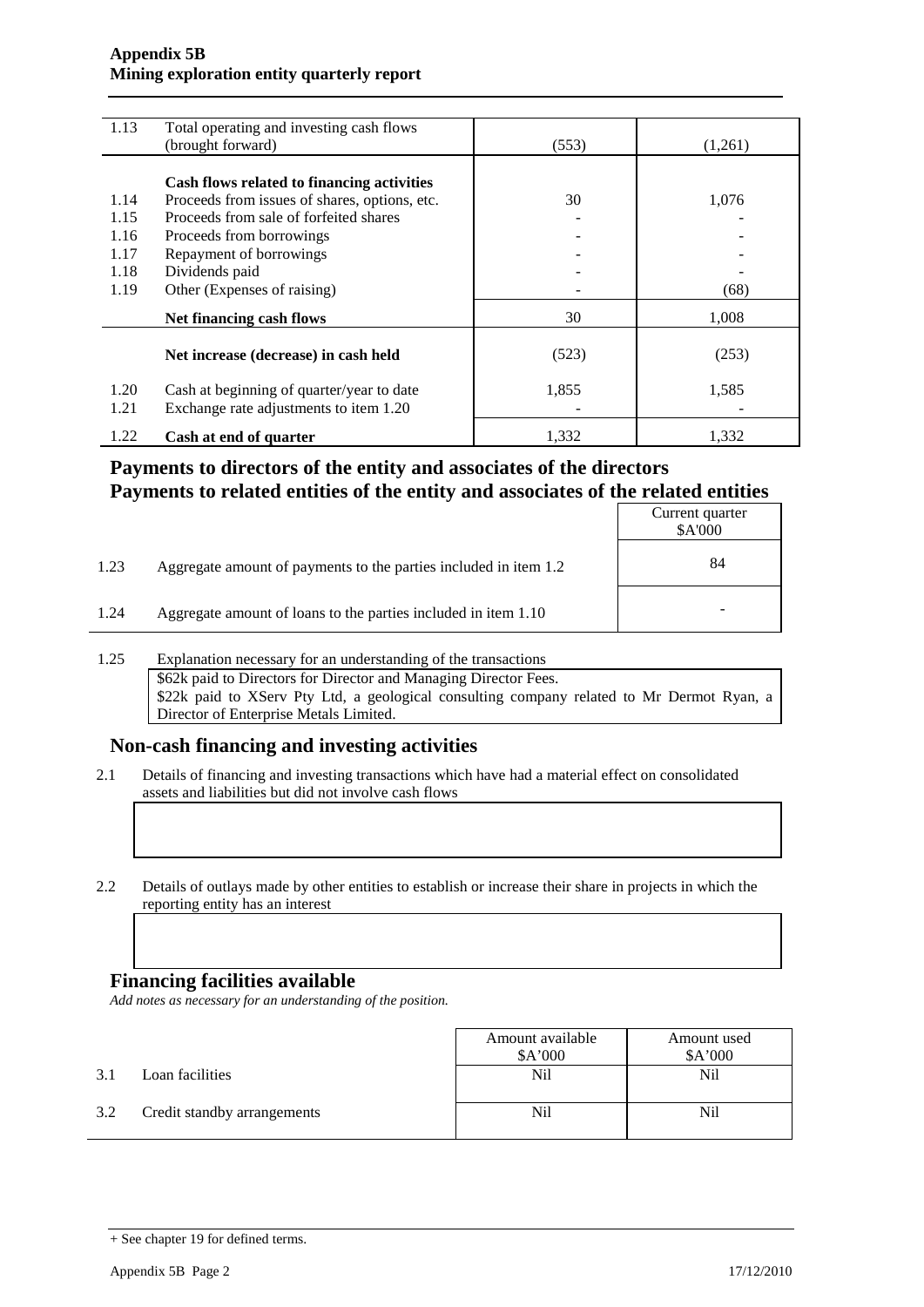### **Estimated cash outflows for next quarter**

|     |                            | \$A'000         |
|-----|----------------------------|-----------------|
| 4.1 | Exploration and evaluation | 450             |
|     |                            |                 |
| 4.2 | Development                | $\qquad \qquad$ |
|     |                            |                 |
| 4.3 | Production                 |                 |
|     |                            |                 |
| 4.4 | Administration             | 100             |
|     |                            |                 |
|     |                            |                 |
|     | <b>Total</b>               | 550             |

# **Reconciliation of cash**

| Reconciliation of cash at the end of the quarter (as<br>shown in the consolidated statement of cash flows) to<br>the related items in the accounts is as follows. |                                                  | Current quarter<br>A'000 | Previous quarter<br>\$A'000 |
|-------------------------------------------------------------------------------------------------------------------------------------------------------------------|--------------------------------------------------|--------------------------|-----------------------------|
| 5.1                                                                                                                                                               | Cash on hand and at bank                         | 1,332                    | 1,855                       |
| 5.2                                                                                                                                                               | Deposits at call                                 |                          |                             |
| 5.3                                                                                                                                                               | Bank overdraft                                   |                          |                             |
| 5.4                                                                                                                                                               | Other (provide details)                          |                          |                             |
|                                                                                                                                                                   | <b>Total: cash at end of quarter</b> (item 1.22) | 1,332                    | 1,855                       |

# **Changes in interests in mining tenements**

| 6.1 | <b>Interests in mining</b><br><b>tenements</b> | <b>Tenement</b><br>reference | <b>Nature of interest</b><br>$Note (2)$ | <b>Interest at</b><br>beginning | <b>Interest at</b><br>end of |
|-----|------------------------------------------------|------------------------------|-----------------------------------------|---------------------------------|------------------------------|
|     | relinquished, reduced                          |                              |                                         | of quarter                      |                              |
|     | or lapsed                                      |                              |                                         |                                 |                              |
|     | Surrendered                                    | E04/2068                     | Glintan Pty Ltd                         | 100                             | $\mathbf{0}$                 |
|     | Surrendered                                    | E04/2069                     | Glintan Pty Ltd                         | 100                             | $\mathbf{0}$                 |
|     | Surrendered                                    | E04/2070                     | Glintan Pty Ltd                         | 100                             | $\theta$                     |
|     | Application Withdrawn                          | E20/839                      | Murchison Exploration Pty Ltd           | 100                             | $\mathbf{0}$                 |
|     | <b>Application Withdrawn</b>                   | E59/1908                     | <b>Enterprise Metals Limited</b>        | 100                             | $\mathbf{0}$                 |
|     | <b>Application Withdrawn</b>                   | E59/1987                     | <b>Enterprise Metals Limited</b>        | 100                             | $\theta$                     |
|     | <b>Application Withdrawn</b>                   | E59/1988                     | <b>Enterprise Metals Limited</b>        | 100                             | $\theta$                     |
|     | Surrendered                                    | P51/2624                     | <b>Enterprise Metals Limited</b>        | 100                             | $\mathbf{0}$                 |
|     | Surrendered                                    | P51/2625                     | <b>Enterprise Metals Limited</b>        | 100                             | $\theta$                     |
|     | Surrendered                                    | P51/2626                     | <b>Enterprise Metals Limited</b>        | 100                             | $\theta$                     |
|     | Surrendered                                    | P51/2627                     | <b>Enterprise Metals Limited</b>        | 100                             | $\theta$                     |
|     |                                                |                              |                                         |                                 |                              |
|     | <b>Interests in mining</b>                     | <b>Tenement</b>              | <b>Current Registered Holder;</b>       | <b>Interest at</b>              | <b>Interest at</b>           |
| 6.2 | tenements acquired                             | reference                    |                                         | beginning                       | end of                       |
|     |                                                |                              |                                         | of quarter                      | quarter                      |
|     | Application                                    | E36/834                      | <b>Enterprise Metals Ltd</b>            | $\theta$                        | 100                          |
|     | Application                                    | E36/835                      | <b>Enterprise Metals Ltd</b>            | $\theta$                        | 100                          |
|     | Application                                    | E37/1185                     | <b>Enterprise Metals Ltd</b>            | $\theta$                        | 100                          |
|     | Application                                    | E59/2021                     | <b>Enterprise Metals Ltd</b>            | $\boldsymbol{0}$                | 100                          |
|     | Application                                    | E63/1695                     | <b>Enterprise Metals Ltd</b>            | $\overline{0}$                  | 100                          |

<sup>+</sup> See chapter 19 for defined terms.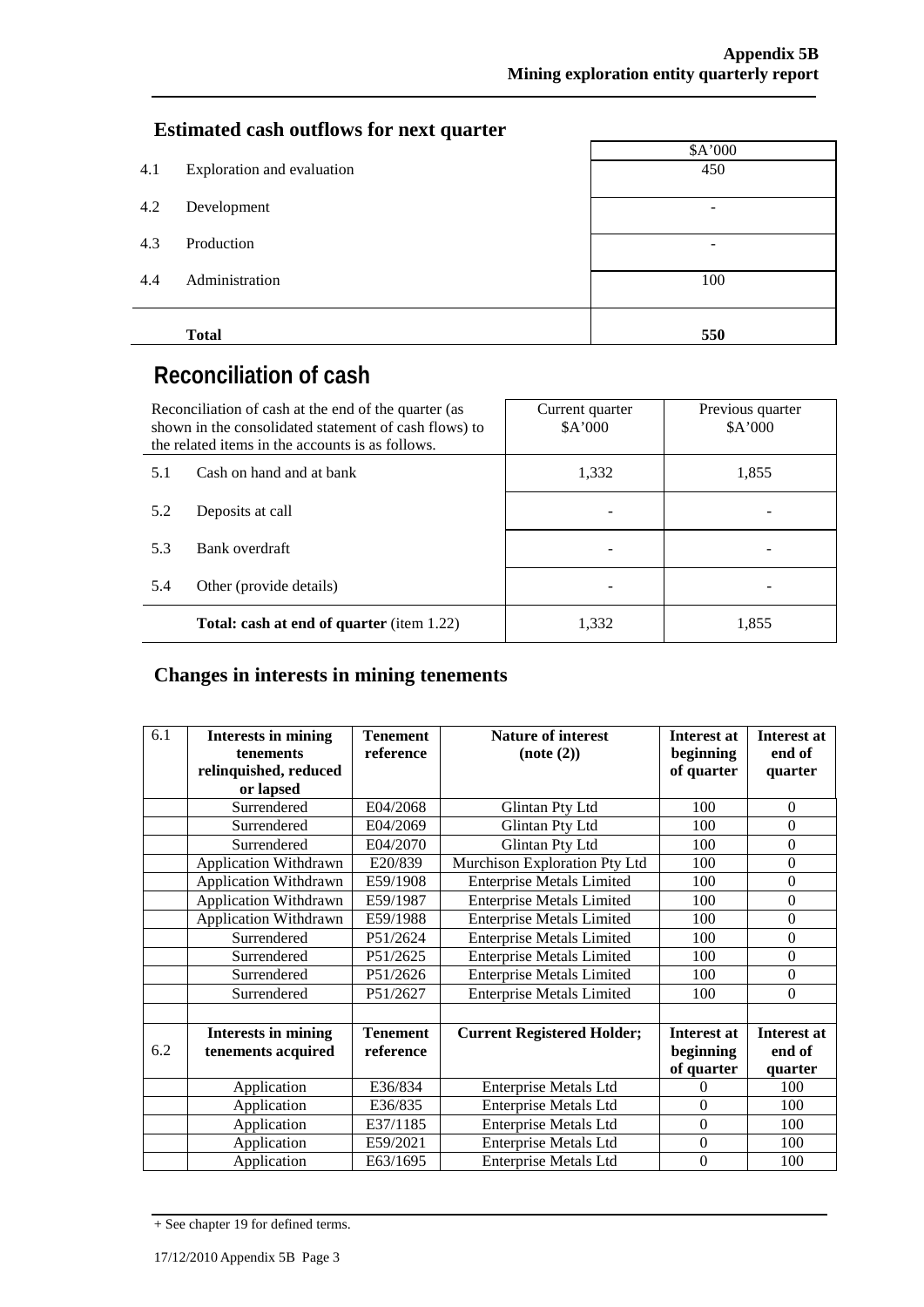#### **Issued and quoted securities at end of current quarter**

*Description includes rate of interest and any redemption or conversion rights together with prices and dates.*

|      |                                     | Total number | Number quoted            | Issue price per<br>security (see note<br>$3)$ (cents) | Amount paid up per<br>security (see note 3)<br>(cents) |
|------|-------------------------------------|--------------|--------------------------|-------------------------------------------------------|--------------------------------------------------------|
| 7.1  | Preference                          |              |                          |                                                       |                                                        |
|      | *securities(descri                  |              |                          |                                                       |                                                        |
|      | <i>ption</i> )                      |              |                          |                                                       |                                                        |
| 7.2  | Changes during                      |              |                          |                                                       |                                                        |
|      | quarter                             |              |                          |                                                       |                                                        |
|      | (a) Increases                       |              |                          |                                                       |                                                        |
|      | through issues                      |              |                          |                                                       |                                                        |
|      | (b) Decreases                       |              |                          |                                                       |                                                        |
|      | through returns of                  |              |                          |                                                       |                                                        |
|      | capital, buy-                       |              |                          |                                                       |                                                        |
|      | backs,                              |              |                          |                                                       |                                                        |
|      | redemptions                         |              |                          |                                                       |                                                        |
| 7.3  | <sup>+</sup> Ordinary               | 240,120,776  | 240,120,776              |                                                       |                                                        |
|      | securities                          |              |                          |                                                       |                                                        |
| 7.4  | Changes during<br>quarter           |              |                          |                                                       |                                                        |
|      | (a) Increases                       | 1,125,000    | 1,125,000                |                                                       |                                                        |
|      | through issues                      |              |                          |                                                       |                                                        |
|      | (b) Decreases                       |              |                          |                                                       |                                                        |
|      | through returns of                  |              |                          |                                                       |                                                        |
|      | capital, buy-backs                  |              |                          |                                                       |                                                        |
| 7.5  | <sup>+</sup> Convertible            |              |                          |                                                       |                                                        |
|      | debt securities                     |              |                          |                                                       |                                                        |
|      | (description)                       |              |                          |                                                       |                                                        |
| 7.6  | Changes during                      |              |                          |                                                       |                                                        |
|      | quarter                             |              |                          |                                                       |                                                        |
|      | (a) Increases                       |              |                          |                                                       |                                                        |
|      | through issues                      |              |                          |                                                       |                                                        |
|      | (b) Decreases<br>through securities |              |                          |                                                       |                                                        |
|      | matured,                            |              |                          |                                                       |                                                        |
|      | converted                           |              |                          |                                                       |                                                        |
| 7.7  | <b>Options</b> (descripti           |              |                          | Exercise price                                        | Expiry date                                            |
|      | on and conversion                   | 7,600,000    |                          | 14.9 cents                                            | 11 September 2015                                      |
|      | factor)                             | 36,000,000   | $\overline{\phantom{0}}$ | 22.2 cents                                            | 12 July 2014                                           |
|      |                                     |              |                          |                                                       |                                                        |
| 7.8  | Issued during                       |              |                          |                                                       |                                                        |
|      | quarter                             | 18,450,000   |                          | 8.0 cents                                             | 30 November 2016                                       |
| 7.9  | <b>Exercised</b> during             |              |                          |                                                       |                                                        |
|      | quarter                             |              |                          |                                                       |                                                        |
| 7.10 | Expired/cancelled<br>during quarter |              |                          |                                                       |                                                        |
| 7.11 | <b>Debentures</b>                   |              |                          |                                                       |                                                        |
|      | (totals only)                       |              |                          |                                                       |                                                        |
| 7.12 | <b>Unsecured notes</b>              |              |                          |                                                       |                                                        |
|      | (totals only)                       |              |                          |                                                       |                                                        |
|      |                                     |              |                          |                                                       |                                                        |

<sup>+</sup> See chapter 19 for defined terms.